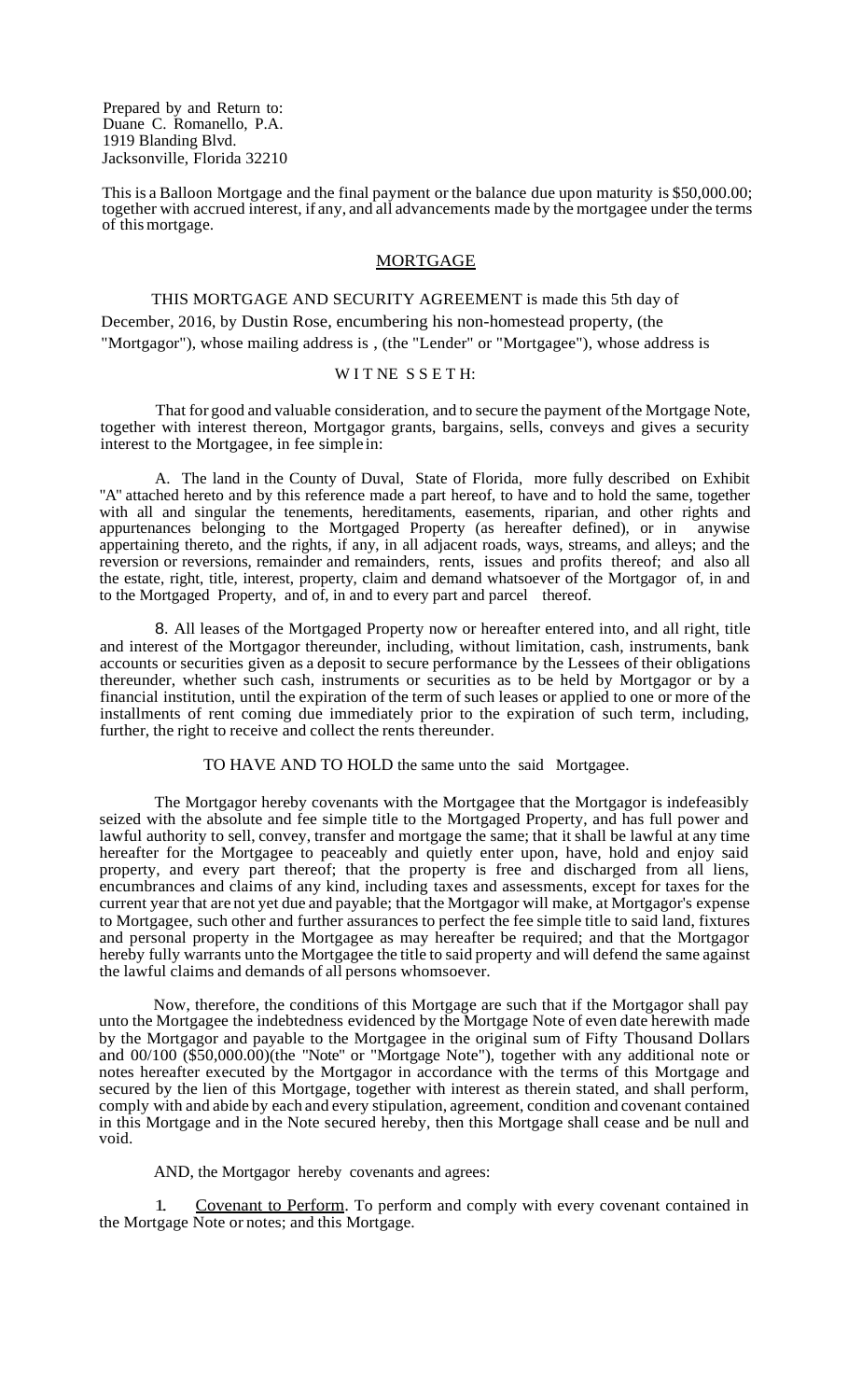2. Payment of Indebtedness. To pay the indebtedness secured by this instrument on the day or days the same severally become due.

Taxes and Impositions. To promptly pay, when and as due (and in any event prior to the expiration of the year in which any ad valorem taxes shall become due and payable), all obligations, encumbrances, taxes, assessments, paving, sidewalk, sanitary and other assessments, levies or liens, now or hereafter levied or imposed upon or against the Mortgaged Property, and to exhibit promptly to the Mortgagee the official receipts for payment thereof. If the same, or any part thereof, are not paid before becoming delinquent, the Mortgagor may at any time pay the same with accrued interest and charges, if any, without waiving or affecting Mortgagee's option to foreclose this Mortgage, or any right hereunder. Every payment so made shall bear interest from the date thereof at the highest rate authorized by law, and all such payments with interest shall be secured by the lien hereof.

Transfer of Mortgage Property. It is understood and agreed by Mortgagor that as part of the inducement to Mortgagee to make the loan evidenced by the Mortgage Note, Mortgagee has considered and relied on the credit worthiness and reliability of Mortgagor. Mortgagor covenants and agrees not to sell, convey, transfer, lease or further encumber any interest in or any part ofthe Mortgaged Property without the prior written consent of Mortgagee, and any such sale, conveyance, transfer, lease or encumbrance made without Mortgagee's prior written consent shall be deemed to be an event of default under this Mortgage. Ifany person should obtain an interest in all or any part of the Mortgaged Property pursuant to the execution or enforcement of any lien, security interest or other right, whether superior, equal or subordinate to this Mortgage or the lien hereof, such event shall be deemed to be a transfer by Mortgagor and a default hereunder. Additionally, if Mortgagor is a corporation or partnership, the sale, assignment, pledge, transfer, hypothecation, or other disposition of any proprietary or beneficial interest in Mortgagor without the prior written consent of Mortgagee shall be deemed to be an event of default under this Mortgage.

Appointment of Receiver. In the event of a suit being instituted to foreclose this Mortgage, the Mortgagee shall be entitled to apply at any time during such foreclosure suit to the court having jurisdiction thereof for the appointment of a receiver of the Mortgaged Property, and of all rents, incomes, profits, issues and revenues thereof, from whatsoever source derived; and it is expressly agreed that the court shall forthwith appoint such receiver with the usual powers and duties of receivers in like cases; and said appointment shall be made by the court as a matter of strict right to the Mortgagee, and without reference to the adequacy or inadequacy of the value of the property hereby mortgaged, or to the solvency or insolvency of the Mortgagor or any other party defendant to such suit. The Mortgagor hereby specifically waives the right to object to the appointment of a receiver and expressly consents that such appointment shall be made as an admitted equity and as a matter of absolute right to the Mortgagee and that the same may be done without notice to theMortgagor.

Failure to Discharge a Lien. In the event any tax, judgment, condominium or construction lien is filed against the Mortgaged Property and is not discharged or removed within thirty (30) days, or in the event that any legal proceeding is initiated against the Mortgaged Property and is not dismissed or otherwise terminated within thirty (30) days from the date of filing of such legal proceedings, the Mortgagee at its option may accelerate the entire indebtedness secured by the Mortgage and demand payment in full.

Attorney's Fees and Costs</u>. To pay all costs, fees, charges and expenses of every kind, including the cost of an abstract of title to said lands or a title insurance policy, found to be convenient or expedient in connection with any suit for the foreclosure of this Mortgage, and also including reasonable attorney's fees incurred or expended at any time by the Mortgagee because of the failure of the Mortgagor to perform, comply with and abide by any of the covenants, conditions and stipulations of the Mortgage Note, or this Mortgage, in the foreclosure of this Mortgage or in collecting the amount secured hereby with or without legal proceedings, and to reimburse the Mortgagee for every payment made or incurred for any such purpose with interest from date of every such payment at the highest rate permitted by law, and such payment(s), with interest thereon as aforesaid, shall be secured by the lien of this Mortgage.

8. Insurance. Mortgagor agrees, at Mortgagor's expense, to keep the building(s) now or hereafter on the Mortgaged Property insured against loss or damage by fire, windstorm, theft, vandalism and other perils, in a sum not less than the full insurable value, in a company or companies approved by Mortgagee. The Mortgagor shall also maintain flood insurance in the maximum amount available as required by banking regulations; prudent and sufficient public liability insurance in an amount acceptable to Mortgagee and, if the Mortgaged Property is leased, rental loss insurance in an amount equal to six months gross rental income. All insurance policies shall have affixed a standard Mortgage clause, making all insurance proceeds payable to the Mortgagee, and the policies shall be delivered to and held by the Mortgagee. The Mortgagee shall have the option to receive and apply all such proceeds against the indebtedness secured hereunder, or to permit the Mortgagor to receive and use the proceeds, or a portion thereof, for purposes of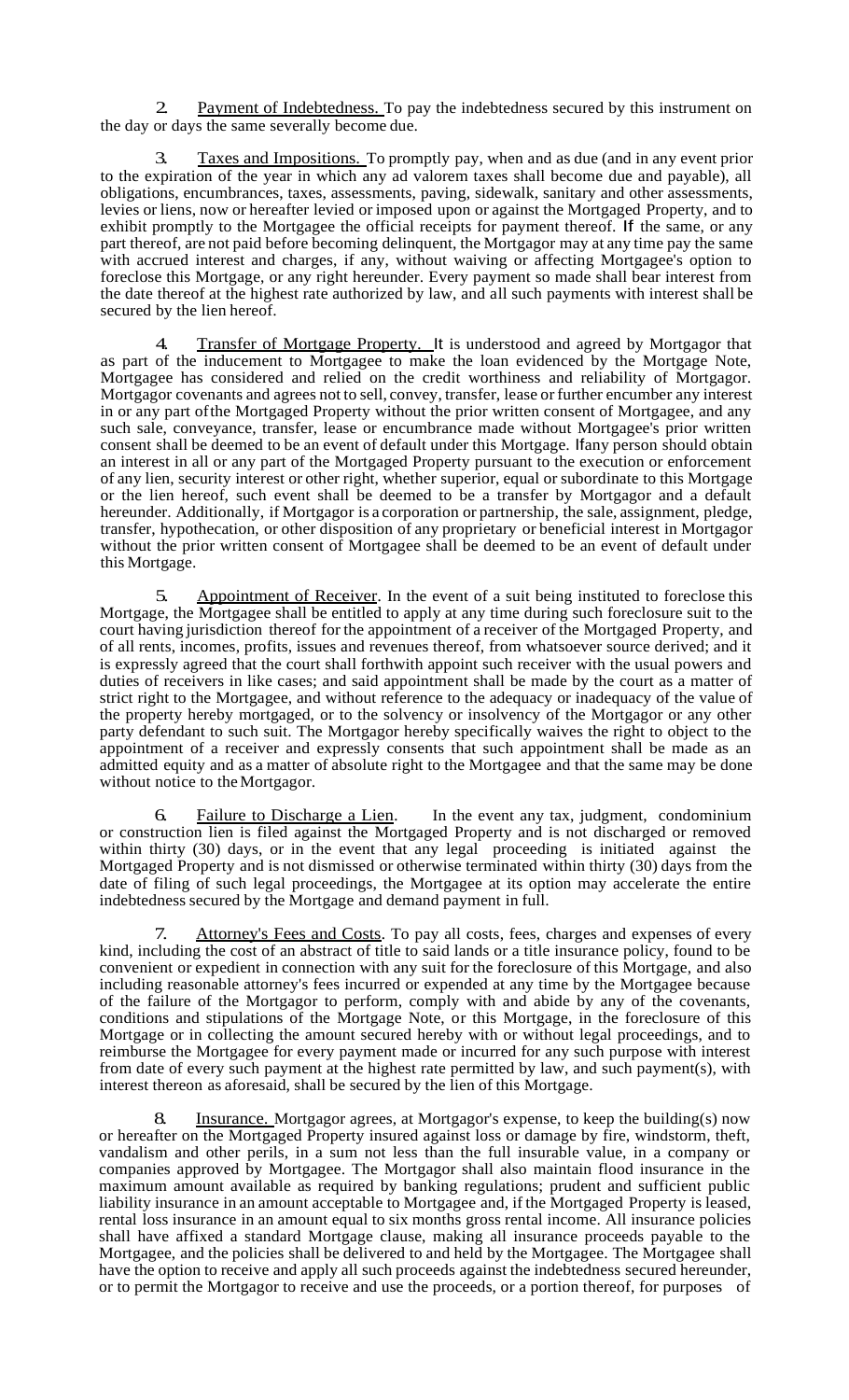repair. In the event the Mortgagor fails to maintain and pay for any insurance required by this paragraph, the Mortgagee at its option may purchase and pay for the insurance, and any payment so made shall bear interest at the highest rate permitted by law, and such payment(s) and interest thereon shall be secured by this Mortgage. Purchase of insurance by the Mortgagee shall not constitute a waiver ofthe default occasioned by Mortgagor's failure to comply with this paragraph. In the event of foreclosure of this Mortgage or other transfer of title or assignment of the mortgaged premises in extinguishment in whole or in part of the debt secured hereby, all right, title and interest of the Mortgagor in and to all policies of insurance required by this Mortgage shall inure to the benefit of and pass to the Mortgagee or other successor in interest to the Mortgagor or the purchaser or grantee of the mortgaged premises.

Maintenance. To permit, commit or suffer no waste and to maintain the improvements at all times in a state of good repair and condition; and to do or permit to be done to said premises nothing that will alter or change the use and character of the property or in any way impair or weaken the security of the Mortgage. In case of the refusal, neglect or inability of the Mortgagor to repair and maintain the property, the Mortgagee may, at its option, make such repairs or cause the same to be made and advance monies in that behalf which sums shall be secured by the lien hereof and bear interest at the highest rate permitted by law, and such payment(s) with interest thereon as aforesaid, shall be secured by the lien of this mortgage.

No Requisite of Mortgagee to Pay. In order to accelerate the maturity of the indebtedness hereby secured because of the failure of the Mortgagor to pay any tax assessment, liability, insurance premium, obligation or encumbrance upon said property as herein provided, it shall not be necessary nor requisite that the Mortgagee shall first pay the same.

11. Events of Default. Any one of the following events shall constitute an "Event of Default" under this Mortgage:

A. Failure by Mortgagor to pay, as and when due and payable, any installments of principal or interest due under the Mortgage Note, or any deposits for taxes and assessments or insurance premiums due hereunder, or any other sums to be paid by Mortgagor hereunder, or under the Loan Agreement (if any) or any other instrument securing the Mortgage Note;

B. Failure by Mortgagor to duly keep, perform and observe any covenant, condition or agreement in the Mortgage Note, the Loan Agreement (if any), this Mortgage, or any other instrument securing the Mortgage Note for aperiod of Ten (10) days after Mortgagee gives written notice specifying the failure;

C. Ifeither Mortgagor or any guarantor or endorser of the Mortgage Note:

i) files a voluntary petition in bankruptcy; or

ii) is adjudicated as a bankrupt or insolvent; or

iii) files any petition or answer seeking or acquiescing in any reorganization, management, composition, readjustment, liquidation, dissolution or similar relief for itself under any law relating to bankruptcy, insolvency or other relief for debtors; or

iv) seeks, consents to or acquiesces in the appointment of any trustee, receiver, master or liquidator of itself or of all or any part of the Mortgaged Property; or

v) makes any general assignment for the benefit of creditors; or

vi) makes any admission in writing of its inability to pay its debts generally as they become due; or

vii) a court of competent jurisdiction enters an order, judgment or decree approving a petition filed against it seeking any reorganization, arrangement, composition, readjustment, liquidation, dissolution orsimilar relief, under any present or future federal, state, or other statute, law or regulation relating to bankruptcy, insolvency or other relief for debtors, which order, judgment or decree remains unvacated and unstayed for an aggregate of sixty (60) days whether or not consecutive from the date of entry thereof; or

viii) any trustee, receiver or liquidator of it or of any part of the Mortgaged Property is appointed without the prior written consent of Mortgagee, which appointment shall remain unvacated and unstayed for an aggregate of sixty (60) days whether or not consecutive;

D. Any breach of any warranty or material untruth of any representation of Mortgagor contained in the Mortgage Note, the Loan Agreement (if any), this Mortgage or any other instrument securing the Mortgage Note;

E. An event of default under any existing or future notes, loans, advances, guarantees, or other indebtedness owed to the Mortgagee by the Mortgagor, or any or either of them, or under any instrument securing such indebtedness.

12. Remedies of Mortgagee.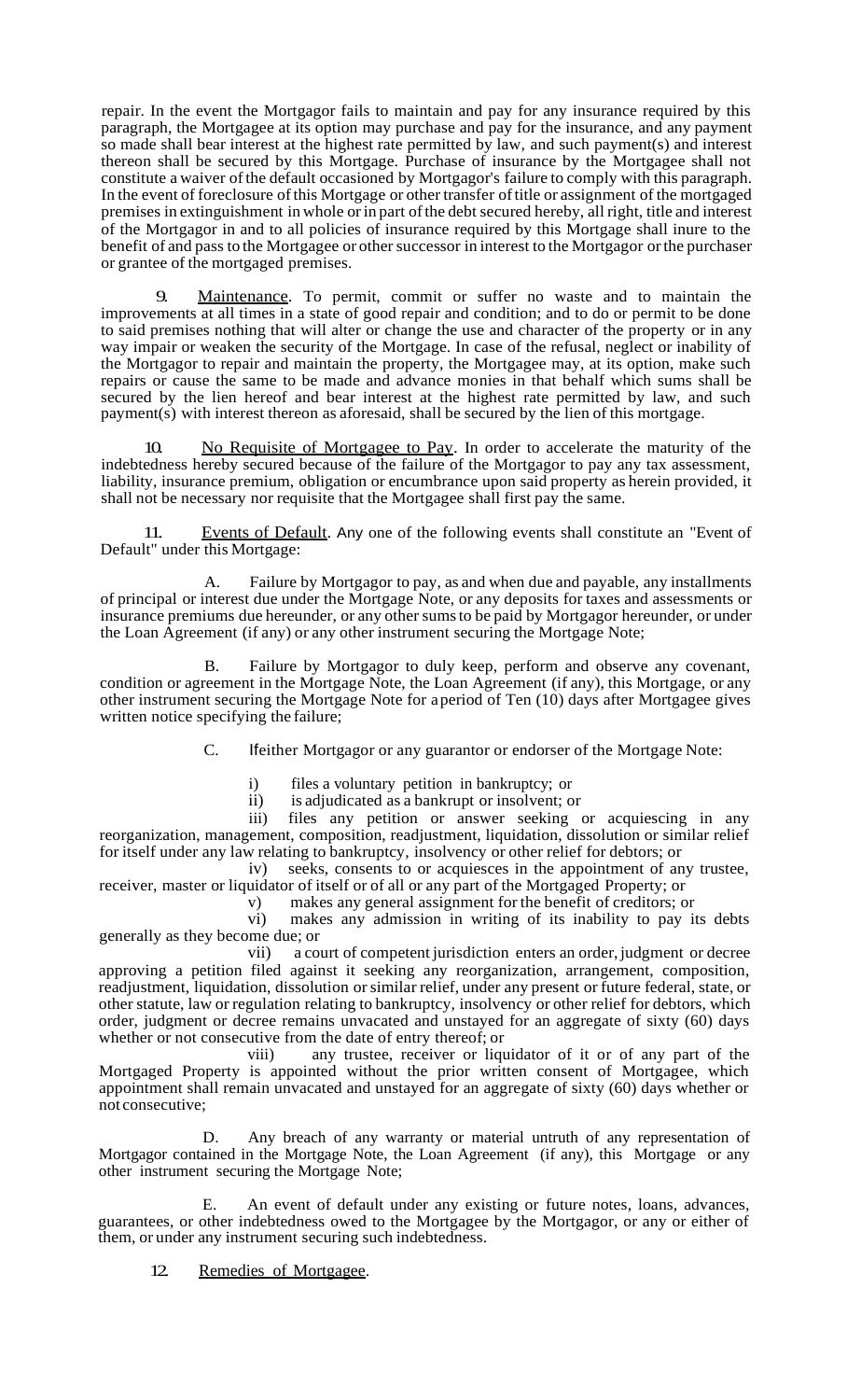A. Acceleration. Ifan Event of Default shall have occurred, Mortgagee may declare the outstanding principal amount of the Mortgage Note and the interest accrued thereon, and all other sums secured hereby, to be due and payable immediately, and upon such declaration, such principal and interest and other sums shall immediately become due and payable without demand, notice or presentment for payment, unless otherwise provided in the Loan Agreement (if any).

B. Other Remedies. Ifan Event of Default shall have occurred, Mortgagee may proceed by suit or suits at law or in equity or by any other appropriate proceeding or remedy;

i) to enforce payment of the Mortgage Note or the performance of any term hereof or any other right;

ii) to foreclose this Mortgage and to sell, as an entirety or in separate lots or parcels, the Mortgaged Property under the Judgment or decree of a court or courts of competent jurisdiction;

iii) to collect all rents, issues, profits, revenues, income, proceeds or other benefits from the Mortgaged Property;

iv) to seek appointment of a receiver to enter upon and take possession of the Mortgaged Property and to collect all rents, issues, profits, revenues, income or other benefits thereof and apply the same as the court may direct and such receiver shall have all rights and powers permitted under law; and

to pursue any other remedy available to it, including, but not limited to taking possession of the Mortgaged Property without notice or hearing to Mortgagor. Mortgagee shall take action either by such proceedings or by the exercise of its power with respect to entry or taking possession, or both as Mortgagee may determine.

C. No Waiver. No delay or omission of Mortgagee or of any holder of the Mortgage Note and Mortgage to exercise any right, power or remedy accruing upon any event of default shall exhaust or impair any such right, power or remedy or be construed as a waiver of any such event of default or constitute acquiescence therein.

D. Non-Exclusive Remedies. No right, power or remedy conferred upon or reserved to Mortgagee by the Mortgage Note, the Loan Agreement (if any), this Mortgage or any other instrument securing the Mortgage Note is exclusive of any other right, power or remedy, but each and every such right, power and remedy shall be cumulative and concurrent and shall be in addition to any other right, power or remedy given hereunder or under the Mortgage Note, the Loan Agreement (if any) or any other instrument securing the Mortgage Note, or now or hereafter existing at law, in equity or by statute.

13. Right to Inspect. The Mortgagee, or any person authorized by the Mortgagee, shall have the right to enter upon and inspect the mortgaged premises at all reasonable times.

14. Future Advances. This Mortgage shall secure the existing indebtedness of Mortgagor, but nothing herein contained shall be deemed an obligation on the part of Mortgagee to make any future advances.

## 15. Tax and Insurance Escrow.

A. In order to more fully protect the security of this Mortgage, if the Mortgagee in its sole discretion shall so elect, Mortgagor shall pay to Mortgagee, together with and in addition to each payment of principal and interest required by the Note, one-twelfth (1112th) of the amount (as estimated by the Mortgagee) of the annual taxes and annual insurance premiums next becoming due and payable with respect to the Mortgaged Property and the policies of insurance referred to in this Mortgage, and Mortgagor shall also pay to the Mortgagee on demand therefor the amount by which the actual taxes and insurance premiums exceed payments actually made pursuant hereto. All monies thus paid shall be held by Mortgagee without interest. Any unpaid balance of advances by Mortgagee for taxes and/or insurance premiums shall bear interest at the highest rate permitted by law and, together with such interest, shall be secured by this Mortgage.

B. So long as the Mortgagor is not in default hereunder, the Mortgagee shall apply all of the payments received by it pursuant to this paragraph 15 to the relevant taxes and insurance premiums, but nothing herein shall obligate the Mortgagee to apply such payments more often than semi-annually on account of taxes or more often than annually on account of insurance premiums; provided, however, that if, before any such payments have been so applied to the payment of taxes and/or insurance premiums, the Mortgagor shall be in default hereunder, the Mortgagee may, at its sole option, apply any or all such amounts towards the payment of principal and/or interest in default. Mortgagor shall transmit to the Mortgagee all relevant bills, notices or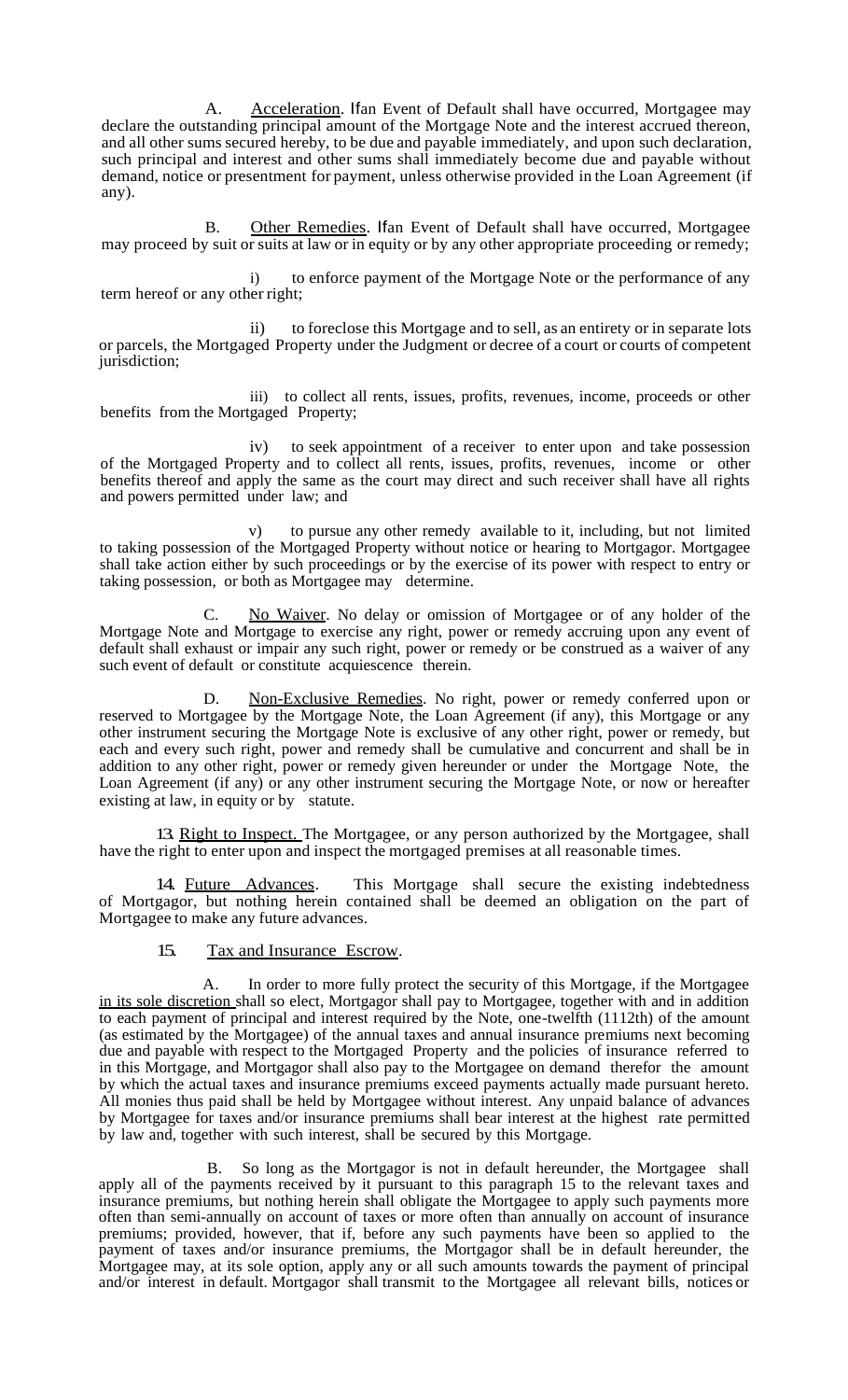invoices for taxes and assessments or insurance premiums promptly after receipt thereof by the Mortgagor. The Mortgagee shall not be considered to be a fiduciary with respect to any amounts paid to or received by it pursuant to the terms of this paragraph and shall not be liable for the payment of interest on all or any part of such funds.

16. Non-Usurious. Neither the provisions of this Mortgage nor the Mortgage Note secured hereby shall have the effect of, or be construed as requiring or permitting the Mortgagor to pay interest on the Indebtedness in excess of the highest rate per annum allowed by the laws of the State of Florida as same may be preempted by federal statute. If,under any circumstances, the Mortgagee shall ever receive, asinterest, an amount which would exceed such highest lawful rate, such amount which would be excessive interest shall, at the option of the Mortgagee, be immediately returned to the Mortgagor or be credited against the unpaid principal balance of the Mortgage Note then outstanding and not to the payment of interest.

17. Condemnation. Ifall or any part of the Mortgaged Property shall be damaged or taken through condemnation (which term when used in this Mortgage shall include any damage or taking by any governmental authority, and any transfer by private sale in lieu thereof), either temporarily or permanently, the entire indebtedness secured hereby shall, at the option of the Mortgagee, become immediately due and payable. The Mortgagee shall be entitled to all compensation awards, and other payments or relief therefor and is hereby authorized, at its option, to commence, appear in and prosecute, in its own or the Mortgagor's name, any action or proceeding relating to any condemnation, and to settle or compromise any claim in connection therewith. All such compensation is hereby assigned by the Mortgagor to the Mortgagee, who, after deducting therefrom all its expenses, including attorney's fees, may release any monies so received by it without affecting the lien of this Mortgage or may apply the same in such manner asthe Mortgagee shall determine, to the reduction of the sums secured hereby, and any balance of such monies then remaining shall be paid to the Mortgagor. The Mortgagor agrees to execute such further assignments of any compensation, awards, damages, claims, rights of action and proceeds as the Mortgagee may require.

18. Assignment of Rents. Mortgagor hereby assigns to Mortgagee all of Mortgagor's rights and interest as lessor in any leases now or hereafter existing and affecting the real property described herein, together with all rents, income and profits due and becoming due therefrom, which leases shall be subject and subordinate to this Mortgage in all respects. In the event of any default occasioning acceleration under this Mortgage or the Mortgage Note which it secures, Mortgagor authorizes Mortgagee to demand and to collect all rents accruing from the Mortgaged Property and apply the same to the outstanding indebtedness, and any payments thus made and applied shall not cure any default nor impair the Mortgagee's right to proceed with any legal action to collect its entire mortgage debt. Mortgagor hereby authorizes Mortgagee to give notice in writing of this assignment at any time to any tenant whose lease is assigned to Mortgagee by virtue of this provision. Prior to default, Mortgagor shall have the right to collect said rents, provided, however, that even before a default occurs, no rent for more than two (2) months in advance shall be collected. Mortgagor further agrees to take no other act which would impair or destroy the rights and benefits of Mortgagee under this assignment.

19. Cross Default. Mortgagor covenants that it shall perform and fulfill promptly all covenants contained in superior or inferior encumbrances on any and all of the Mortgaged Property. If Mortgagor shall fail to do so, Mortgagee may at its election, perform or fulfill such covenant, without waiving or affecting the option to foreclose or any other right hereunder, and the cost thereof, together with interest from the date of payment at the maximum interest rate permissible by the law, shall be secured hereby. The failure of Mortgagor to pay said superior or inferior mortgages when due and in accordance with its terms or failure by Mortgagor to abide by the terms of said superior or inferior mortgages shall be deemed a breach of this Mortgage, and the Mortgagee, at its option, may immediately or thereafter declare this Mortgage and all indebtedness hereby secured to be due and payable. Mortgagor shall not apply for, accept or cause to be made, future advances under any superior or inferior mortgage so long as this Mortgage to Mortgagee encumbering the property described herein remains in force. Mortgagor acknowledges and agrees that in the event it breaches this covenant, same shall be an event of default under this Mortgage and in such event, Mortgagee shall have the right to exercise those remedies provided for herein.

20. Automatic Stay. Mortgagor agrees and confirms, individually and separately, that as of the date of the execution of this Agreement it has not filed any bankruptcy proceeding and that from the date of the execution of this agreement for a period of one hundred twenty days thereafter, it will not voluntarily file any proceeding under the United States Bankruptcy Code. Ifany of the Mortgagors file such a proceeding or if an involuntarily bankruptcy proceeding is filed against any one of them, Mortgagor hereby, individually and separately, waives the benefit of the automatic stay of Section 362 of the Bankruptcy Code and consents to entry of an order by the Bankruptcy Court lifting and releasing the stay for all purposes related to Mortgagee's right to foreclose on any security interest in real or personal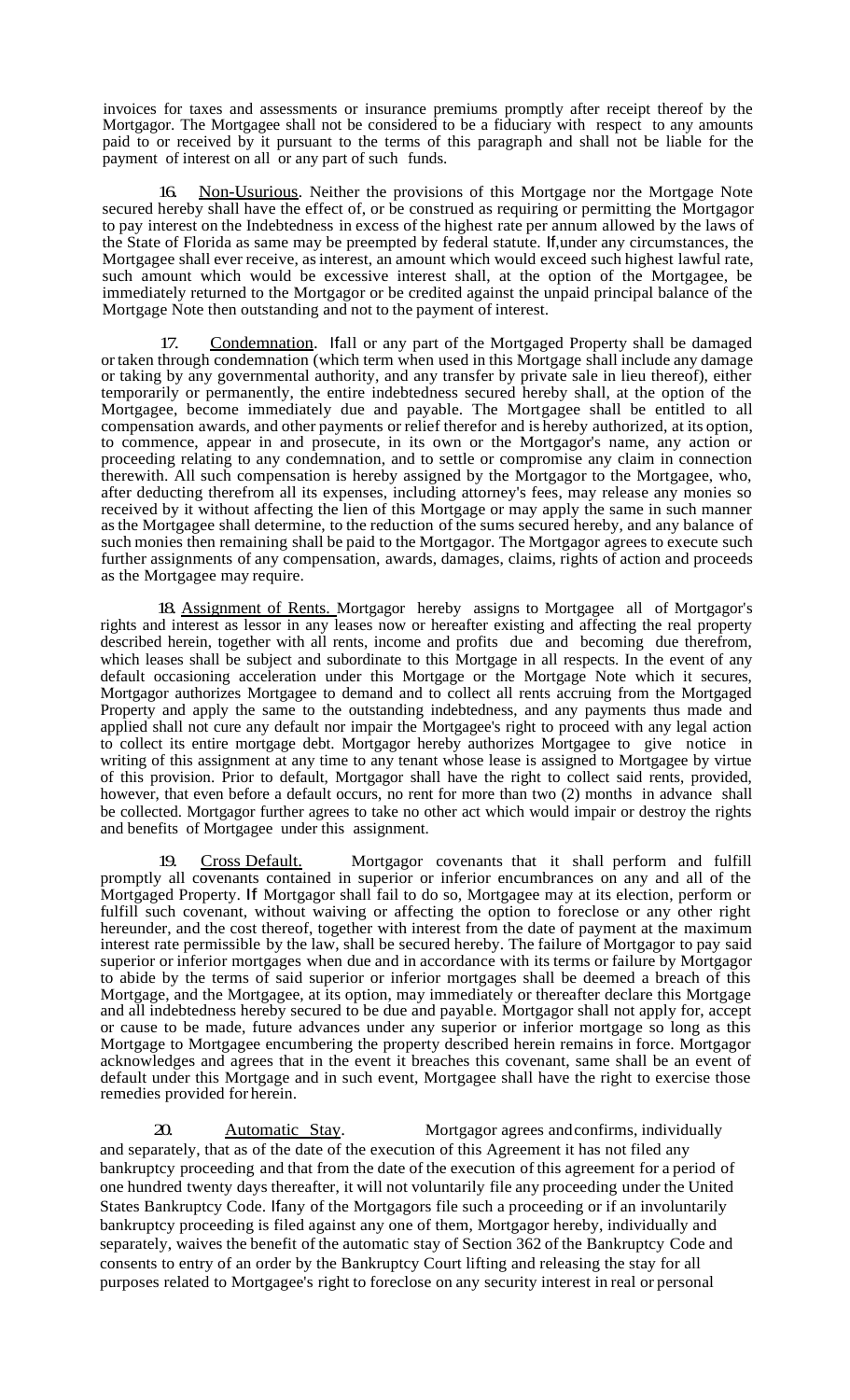property which has been granted, pursuant to the above terms and provisions of this Agreement, to Mortgagee.

21. Time of the Essence. Time is of the essence of this Mortgage.

22. Invalid Provisions. In case any one or more of the covenants, agreements, terms or provisions contained in this Mortgage or in the Mortgage Note shall be held or found to be invalid, illegal, or unenforceable in any respect, the validity of the remaining covenants, agreements, terms or provisions contained herein and in the Mortgage Note shall be in no way affected, prejudiced or disturbed thereby.

Governing Law. This Mortgage shall be governed and construed by the laws of the State of Florida. No act of Mortgagee shall be construed as an election to proceed under any one provision of the Mortgage or of the applicable statutes of the State of Florida to the exclusion of any other such provision, anything herein or otherwise to the contrary notwithstanding.

24. Modifications in Writing. This Mortgage may not be changed, terminated or modified orally or in any other manner than by an instrument in writing signed by the party against whom enforcement is sought.

25. Waiver of Jury Trial. The Mortgagor and Mortgagee (by Mortgagee's acceptance of this Mortgage) each hereby knowingly, voluntarily and intentionally, after opportunity for consultation with independent counsel, waives its right to trial by jury in any action or proceeding to enforce or defend any rights or obligations (i) under this Mortgage, or (ii) arising from the financial relationship between the parties existing in conjunction with this Mortgage or any other loan document or agreement delivered in connection herewith, or (iii) arising from any course of dealing, course of conduct, statement (verbal or written) or action of the parties in connection with such financial relationship.

26. Captions. The captions or headings at the beginning of each paragraph hereof are for the convenience of the parties and not a part of this Mortgage.

Signed, sealed and delivered This is a Balloon Mortgage and the final payment orthe balance due upon maturity is \$50,000.00; together with accrued interest, if any, and all advancements made by the mortgagee under the terms of this mortgage.

in the presence of:

Sign Name Dustin Rose

Print Name

Sign Name

Print Name

STATE OF COUNTY OF

The foregoing instrument was acknowledged before me this 5th day of December, 2016 by Dustin Rose, who is personally known to me or who presented a driver's license as identification.

> Notary Public (SEAL)